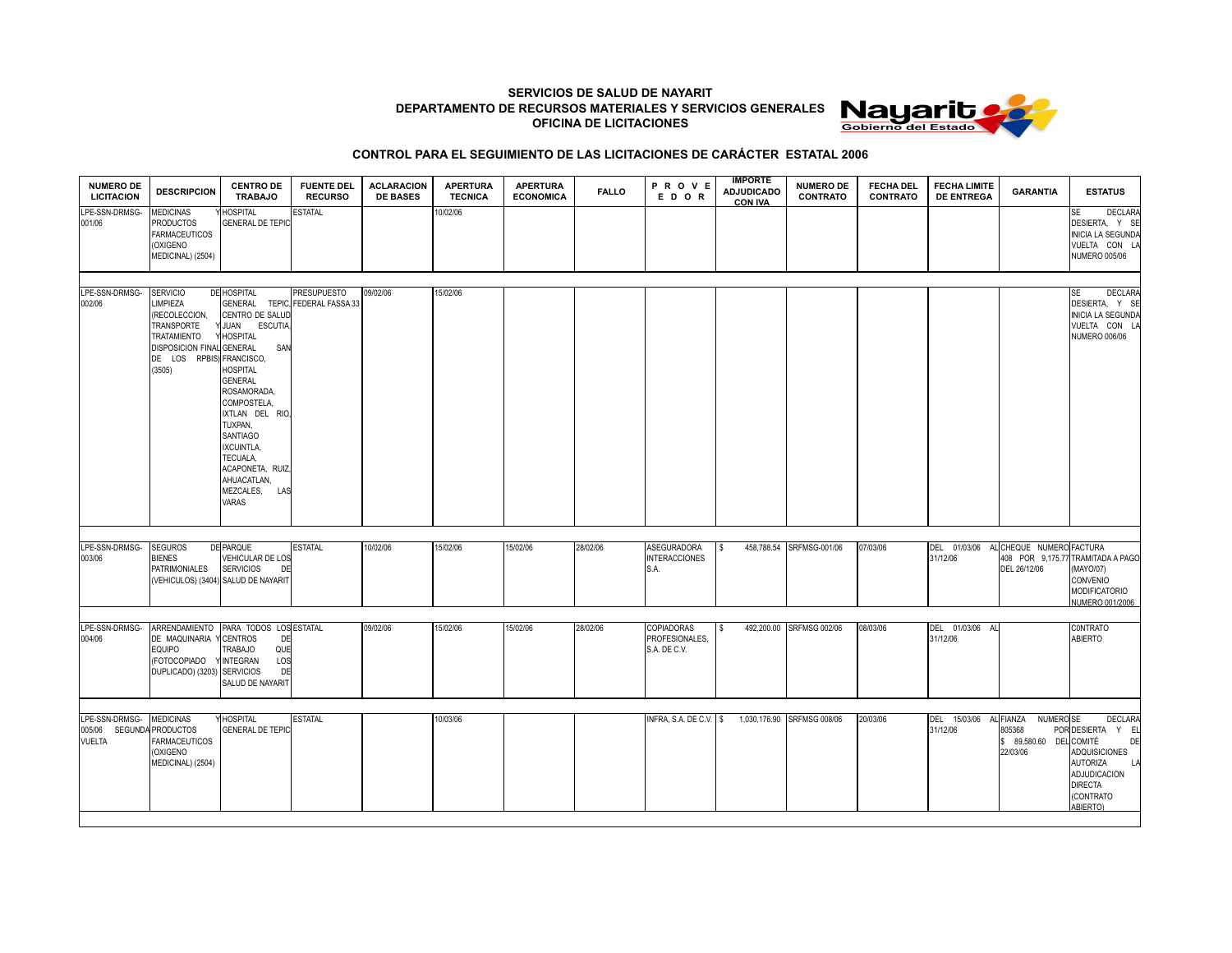| LPE-SSN-DRMSG-<br>006/06 SEGUNDA<br><b>VUELTA</b> | <b>SERVICIO</b><br>LIMPIEZA<br>RECOLECCION,<br>TRANSPORTE<br>TRATAMIENTO<br>DISPOSICION FINAL GENERAL<br>DE LOS RPBIS) FRANCISCO,<br>(3505)                                                                                                                                                                                   | DE HOSPITAL<br>CENTRO DE SALUD<br>JUAN ESCUTIA<br><b>HOSPITAL</b><br>SAN<br><b>HOSPITAL</b><br><b>GENERAL</b><br>ROSAMORADA,<br>COMPOSTELA,<br>IXTLAN DEL RIO<br>TUXPAN,<br>SANTIAGO<br>IXCUINTLA,<br>TECUALA,<br>ACAPONETA, RUIZ,<br>AHUACATLAN,<br>MEZCALES, LAS<br>VARAS | <b>PRESUPUESTO</b><br>GENERAL TEPIC, FEDERAL FASSA 33                                         |              | 10/03/06 |          |          | <b>AMBIENTAL</b><br><b>BIOS/JOSE</b><br>APOLONIO<br>JIMENEZ COBIAN                        |                  | 725,100.31 SRFMSG 010/06                             | 24/04/06             | DEL 20/03/06<br>31/12/06 | AL FIANZA<br>NUMERO <sub>SE</sub><br>705865<br>\$ 81,613.71 DEL COMITÉ<br>20/07/06                     | DECLARA<br>POR DESIERTA Y E<br>DE<br>ADQUISICIONES<br><b>AUTORIZA</b><br>LA<br>ADJUDICACION<br><b>DIRECTA</b><br>(CONTRATO<br>ABIERTO) |
|---------------------------------------------------|-------------------------------------------------------------------------------------------------------------------------------------------------------------------------------------------------------------------------------------------------------------------------------------------------------------------------------|-----------------------------------------------------------------------------------------------------------------------------------------------------------------------------------------------------------------------------------------------------------------------------|-----------------------------------------------------------------------------------------------|--------------|----------|----------|----------|-------------------------------------------------------------------------------------------|------------------|------------------------------------------------------|----------------------|--------------------------|--------------------------------------------------------------------------------------------------------|----------------------------------------------------------------------------------------------------------------------------------------|
| LPE-SSN-DRMSG-<br>007/06                          | <b>SERVICIO</b><br>FARMACIA,<br>ADQUISICION<br>DISTRIBUCION DE COMPOSTELA,<br>MEDICAMENTOS<br>DE<br>HOSPITALARIO<br>PARA<br>SURTIMIENTO DE GENERAL<br>RECETAS A LOS ROSAMORADA,<br>USUARIOS DE LOS HOSPITAL<br><b>SERVICIOS</b><br>SALUD DE NAYARIT FRANCISCO,<br>Y AFILIADOS AL HOSPITAL<br>SEGURO POPULAR GENERAL<br>(2504) | <b>DE JURISDICCION</b><br>TEPIC.<br>Y JURISDICCION<br><b>JURISDICCION</b><br>USO TUXPAN, HOSPITAL ESTATAL<br>GENERAL TEPIC,<br>EL HOSPITAL<br>DE GENERAL<br>SAN<br>SANTIAGO,<br><b>HOSPITAL</b><br>GENERAL JESUS<br><b>MARIA</b>                                            | <b>IFASSA</b><br>RAMO 12 CON<br>APLICACIÓN<br>III FEDERAL                                     | 33, 31/03/06 | 06/04/06 |          |          |                                                                                           |                  |                                                      |                      |                          |                                                                                                        | <b>DECLARA</b><br><b>SE</b><br>DESIERTA, Y SI<br>INICIA LA SEGUNDA<br>VUELTA CON L.<br><b>NUMERO 011/06</b>                            |
| LPE-SSN-DRMSG-<br>008/06                          | <b>BIENES</b><br><b>NFORMATICOS</b><br>(5206)                                                                                                                                                                                                                                                                                 | <b>JUAN ESCUTIA</b>                                                                                                                                                                                                                                                         | CENTRO DE SALUD FIDEICOMISO PARA<br>LA<br><b>INFRAESTRUCTUR</b><br>A EN LOS ESTADOS<br>(FIES) |              | 19/04/06 | 19/04/06 | 28/04/06 | <b>INFORMATICA</b><br>OPCYON, S.A. DE<br>C.V.<br><b>COMPUTACION</b><br><b>EXPERIENCIA</b> | \$               | 704,487.70 SRFMSG 015/06<br>50,406.54 SRFMSG 023/06  | 02/08/06<br>02/08/06 | 21/08/06<br>21/08/06     | FIANZA NUMERO FACTURA<br>\$ 61,259.80 DEL (AGOSTO/06)<br>10/08/06<br>CHEQUE CRUZADO FACTURA            | 740358-0000 POR TRAMITADA A PAGO<br>NUMERO 1691 POR TRAMITADA A PAGO                                                                   |
| LPE-SSN-DRMSG-<br>009/06                          | <b>EQUIPO</b>                                                                                                                                                                                                                                                                                                                 | MOBILIARIO (5101) CENTRO DE SALUD FIDEICOMISO PARA<br>DE JUAN ESCUTIA                                                                                                                                                                                                       | LA                                                                                            |              | 20/04/06 | 20/04/06 | 28/04/06 | SERVICIO S.A., DE<br>C.V.<br>MARIA DE JESUS \$<br><b>DIAZ SANCHEZ</b>                     |                  | 95,544.09 SRFMSG 012/06                              | 16/05/06             | 30/05/06                 | 4,383.18<br>04/08/06<br>CHEQUE CRUZADO FACTURA                                                         | DEL (AGOSTO/06)<br>POR \$ 8,308.18 DEL TRAMITADA A PAGO                                                                                |
|                                                   | <b>ADMINISTRACION</b><br>(5102)                                                                                                                                                                                                                                                                                               |                                                                                                                                                                                                                                                                             | <b>INFRAESTRUCTUR</b><br>A EN LOS ESTADOS<br>FIES)                                            |              |          |          |          | <b>EQUIPOS</b><br>OFICINA GB, S.A.<br>DE C.V.<br>JOSE GONZALEZ \$<br><b>RIVERA</b>        | DE <sub>\$</sub> | 148,176.35 SRFMSG 013/06<br>131,817.60 SRFMSG 014/06 | 16/05/06<br>16/05/06 | 30/05/06<br>30/05/06     | 20/07/06<br><b>FIANZA</b><br>682024 POR<br>12,884.90<br>22/05/06<br>CHEQUE CRUZADO FACTURA<br>07/08/06 | (AGOSTO/06)<br>NUMERO FACTURA<br>TRAMITADA A PAGO<br>DEL (AGOSTO/06)<br>POR \$11,462.40 DEL TRAMITADA A PAGO<br>(AGOSTO/06)            |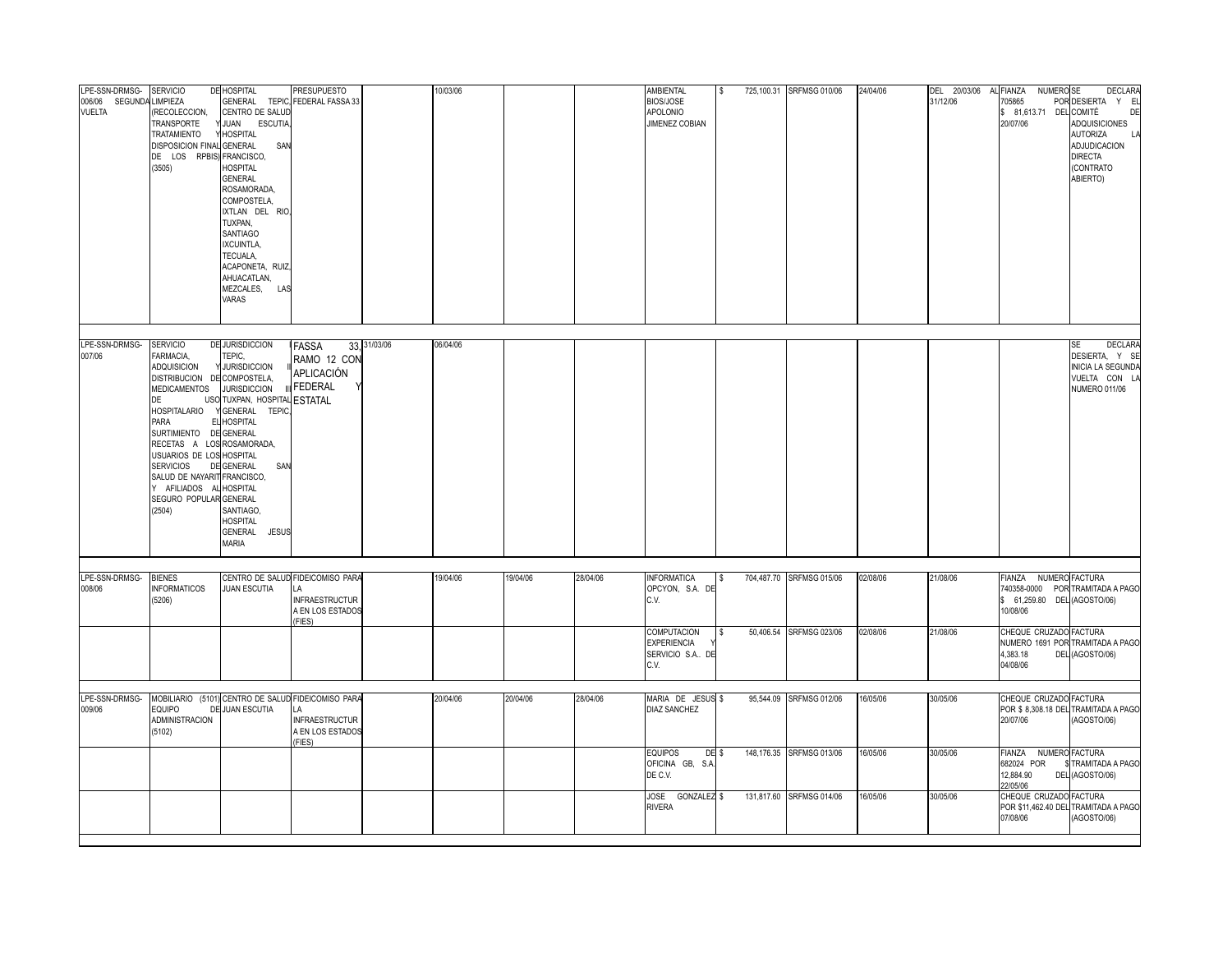| LPE-SSN-DRMSG-<br>010/06                                             | DE LABORATORIO JUAN ESCUTIA<br>(5401)                                                                                                                                                                                                                                                                     |                                                                                                                                                                                                                        | EQUIPO MEDICO Y CENTRO DE SALUD FIDEICOMISO PARA<br><b>INFRAESTRUCTUR</b><br>A EN LOS ESTADOS<br>(FIES)                      |          | 21/04/06 |          |          |                                                                                                                           |                                                                  |                                                                |          |                          |                                                                                       | DECLARA<br><b>SE</b><br>DESIERTA, Y SI<br><b>INICIA LA SEGUNDA</b><br>VUELTA CON L.<br><b>NUMERO 012/06</b>                                     |
|----------------------------------------------------------------------|-----------------------------------------------------------------------------------------------------------------------------------------------------------------------------------------------------------------------------------------------------------------------------------------------------------|------------------------------------------------------------------------------------------------------------------------------------------------------------------------------------------------------------------------|------------------------------------------------------------------------------------------------------------------------------|----------|----------|----------|----------|---------------------------------------------------------------------------------------------------------------------------|------------------------------------------------------------------|----------------------------------------------------------------|----------|--------------------------|---------------------------------------------------------------------------------------|-------------------------------------------------------------------------------------------------------------------------------------------------|
| LPE-SSN-DRMSG- SERVICIO<br>011/06 SEGUNDA FARMACIA,<br><b>VUELTA</b> | <b>ADQUISICION</b><br>DISTRIBUCION DE COMPOSTELA,<br><b>MEDICAMENTOS</b><br>DE<br>HOSPITALARIO<br>PARA<br>SURTIMIENTO DE GENERAL<br>RECETAS A LOS ROSAMORADA,<br><b>USUARIOS DE LOS</b><br><b>SERVICIOS</b><br>SALUD DE NAYARIT FRANCISCO,<br>Y AFILIADOS AL HOSPITAL<br>SEGURO POPULAR GENERAL<br>(2504) | <b>DE JURISDICCION</b><br>TEPIC,<br>Y JURISDICCION<br><b>JURISDICCION</b><br>USO TUXPAN, HOSPITAL<br>GENERAL TEPIC,<br>EL HOSPITAL<br>HOSPITAL<br>DE GENERAL<br>SAN<br>SANTIAGO.<br>HOSPITAL<br>GENERAL JESUS<br>MARIA | FASSA<br>33,<br>RAMO 12 CON<br>APLICACIÓN<br><b>FEDERAL</b><br><b>ESTATAL</b>                                                |          | 20/04/06 |          |          | <b>SERVICIOS</b><br>S.A. DE C.V.                                                                                          | MEDICOS SUPER, (MONTO MAXIMO)<br>35,786,705.69<br>(MONTO MINIMO) | 70,593,168.43 SRFMSG 011/06                                    | 28/04/06 | DEL 01/05/06<br>31/12/06 | AL FIANZA<br>NUMERO <sub>SE</sub><br>788998<br>\$ 3,578,670.56 DEL COMITÉ<br>03/05/06 | <b>DECLARA</b><br>POR DESIERTA Y EL<br>DE<br>ADQUISICIONES<br><b>AUTORIZA</b><br>COMPRA DIRECTA<br>(CONTRATO<br>ABIERTO)                        |
| <b>VUELTA</b>                                                        | 012/06 SEGUNDA DE LABORATORIO JUAN ESCUTIA<br>(5401)                                                                                                                                                                                                                                                      |                                                                                                                                                                                                                        | LPE-SSN-DRMSG- EQUIPO MEDICO Y CENTRO DE SALUD FIDEICOMISO PARA<br>LA<br><b>INFRAESTRUCTUR</b><br>A EN LOS ESTADOS<br>(FIES) |          | 11/05/06 |          |          | PHARMABASTO,<br>S.A. de C.V.                                                                                              | l s                                                              | 625,473.50 PEDIDO NUMERO 13/06/06<br>644                       |          | 22/06/06                 |                                                                                       | <b>DECLARA</b><br><b>SE</b><br>DESIERTA Y EL<br><b>COMITÉ</b><br>DF<br>ADQUISICIONES<br><b>AUTORIZA</b><br>LA<br><b>COMPRA DIRECTA</b>          |
|                                                                      |                                                                                                                                                                                                                                                                                                           |                                                                                                                                                                                                                        |                                                                                                                              |          |          |          |          | <b>COMISIONES</b><br><b>REPRESENTACION</b><br>ES MEDICAS, S.A.<br>DE C.V.                                                 | Y \$                                                             | 1,061,236.10 PEDIDO NUMERO 22/06/06<br>675                     |          | 01/07/06                 |                                                                                       |                                                                                                                                                 |
|                                                                      |                                                                                                                                                                                                                                                                                                           |                                                                                                                                                                                                                        |                                                                                                                              |          |          |          |          | PHARMABASTO,<br>S.A. de C.V.<br><b>ESPECIALIDADES</b>                                                                     | 272,101.50 PEDIDO<br>$\sqrt{3}$<br>204,309.00<br>$\sqrt{3}$      | NUMERO 13/06/06<br>644 BIS<br><b>PEDIDO</b><br>NUMERO 26/06/06 |          | 22/06/06<br>15/07/06     |                                                                                       |                                                                                                                                                 |
|                                                                      |                                                                                                                                                                                                                                                                                                           |                                                                                                                                                                                                                        |                                                                                                                              |          |          |          |          | MEDICAS PIZANO,<br>S.A. DE C.V.<br>WENDY ROXANA \$                                                                        |                                                                  | 748<br>1,121.25 PEDIDO<br>NUMERO 26/06/06                      |          | 25/07/06                 |                                                                                       |                                                                                                                                                 |
|                                                                      |                                                                                                                                                                                                                                                                                                           |                                                                                                                                                                                                                        |                                                                                                                              |          |          |          |          | PATINÑO MANCERA<br>WENDY ROXANA <sup>\$</sup>                                                                             |                                                                  | 749<br>212,031.56 PEDIDO NUMERO 26/06/06                       |          | 25/07/06                 |                                                                                       |                                                                                                                                                 |
|                                                                      |                                                                                                                                                                                                                                                                                                           |                                                                                                                                                                                                                        |                                                                                                                              |          |          |          |          | PATINÑO MANCERA                                                                                                           |                                                                  | 750                                                            |          |                          |                                                                                       |                                                                                                                                                 |
| LPE-SSN-DRMSG-01 EQUIPO MEDICO Y UNIDAD                              | DE LABORATORIO CUIDADOS<br>(5401)                                                                                                                                                                                                                                                                         | <b>INTENSIVOS</b><br>NEONATALES DEL<br><b>HOSPITAL</b><br><b>GENERAL TEPIC</b>                                                                                                                                         | <b>DE ESTATAL</b>                                                                                                            | 16/05/06 | 19/05/06 | 02/06/06 | 12/06/06 | COMERCIAL<br>DE <sub>\$</sub><br><b>ESPECIALIDADES</b><br>MEDICAS, S.A. DE<br>C.V.                                        |                                                                  | 1,090,712.90 SRFMSG 018/2006 15/06/06                          |          | 31/07/06                 | FIANZA NUMERO FACTURA<br>674652 POR<br>94,844.60<br>15/06/06                          | TRAMITADA A PAGO<br>DEL (AGOSTO/06)                                                                                                             |
|                                                                      |                                                                                                                                                                                                                                                                                                           |                                                                                                                                                                                                                        |                                                                                                                              |          |          |          |          | <b>SERVICIOS</b><br>DE <sub>\$</sub><br><b>INGENIERIA</b><br>EN<br><b>MEDICINA</b><br>DE<br>OCCIDENTE,<br>S.A.<br>DE C.V. |                                                                  | 419,037.00 SRFMSG 019/2006 16/06/06                            |          | 31/07/06                 | <b>FIANZA</b><br>679281<br>\$ 36,438.00 DEL (AGOSTO/06)<br>28/06/06                   | NUMERO FACTURA<br>POR TRAMITADA A PAGO                                                                                                          |
| LPE-SSN-DRMSG-<br>014/06                                             | EQUIPO MEDICO YAREA<br>DE LABORATORIO NEONATOLOGIA<br>(5401)                                                                                                                                                                                                                                              | DEL HOSPITAL<br>CIVIL "DR. ANTONIC<br>GONZALEZ<br>GUEVARA"                                                                                                                                                             | <b>DE ESTATAL</b>                                                                                                            |          | 31/07/06 |          |          | <b>SERVICIOS</b><br>DE <sub>\$</sub><br><b>NGENIERIA</b><br>EN<br>MEDICINA<br>DE<br>OCCIDENTE,<br>S.A.<br>DE C.V.         |                                                                  | 442,750.00 PEDIDO NUMERO 14/08/06<br>904                       |          | 02/09/06                 | <b>FACTURA</b><br>(SEPTIEMBRE 2006) COMITÉ                                            | <b>SE</b><br><b>DECLARA</b><br>TRAMITADA A PAGO DESIERTA, Y E<br>DE<br>ADQUISICIONES<br><b>AUTORIZA</b><br>LA<br>ADJUDICACION<br><b>DIRECTA</b> |